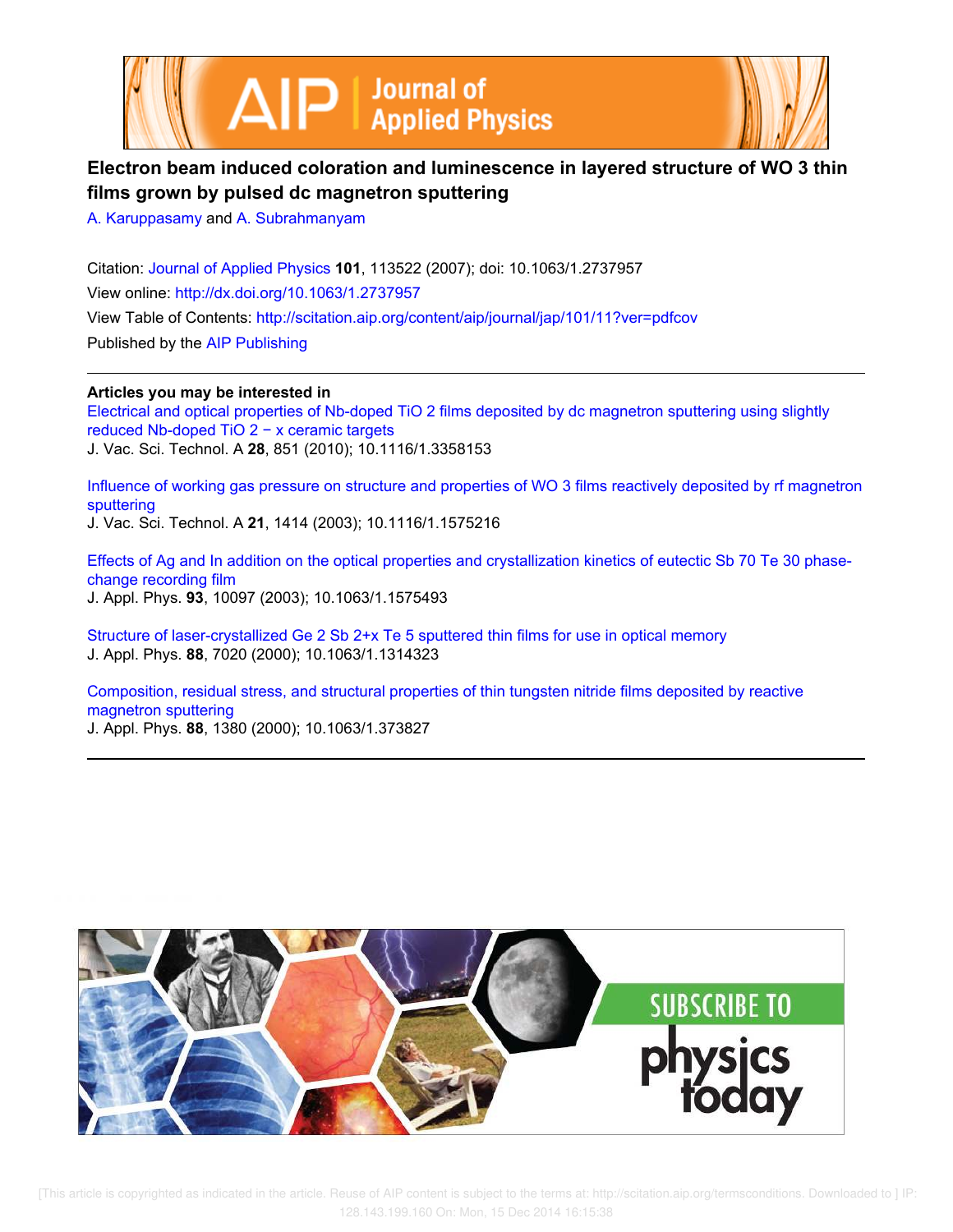#### JOURNAL OF APPLIED PHYSICS 101, 113522 (2007)

# **Electron beam induced coloration and luminescence in layered structure of WO<sup>3</sup> thin films grown by pulsed dc magnetron sputtering**

A. Karuppasamy<sup>a)</sup> and A. Subrahmanyam

*Semiconductor Laboratory, Department of Physics, Indian Institute of Technology Madras, Chennai-600036, India*

Received 28 January 2007; accepted 4 April 2007; published online 8 June 2007-

Tungsten oxide thin films have been deposited by pulsed dc magnetron sputtering of tungsten in argon and oxygen atmosphere. The as-deposited  $WO<sub>3</sub>$  film is amorphous, highly transparent, and shows a layered structure along the edges. In addition, the optical properties of the as-deposited film show a steplike behavior of extinction coefficient. However, the electron beam irradiation (3.0 keV) of the as-deposited films results in crystallization, coloration (deep blue), and luminescence (intense red emission). The above changes in physical properties are attributed to the extraction of oxygen atoms from the sample and the structural modifications induced by electron bombardment. The present method of coloration and luminescence has a potential for fabricating high-density optical data storage device. © *2007 American Institute of Physics*. DOI: 10.1063/1.2737957

## **I. INTRODUCTION**

Tungsten oxide is a well-known chromic material that can switch between two optical states in response to an applied dc voltage, UV irradiation, and thermal energy. The coloration behavior of  $WO<sub>3</sub>$  is extensively studied due to its potential application in various fields like smart windows, sensors, displays, and automotive rear-view mirrors.<sup>1</sup> The chromic behavior of tungsten oxide has a vast potential in the emerging field of ultrahigh density optical data storage. Once colored, the tungsten oxide has an in-built memory to retain the coloration information even after the source is removed. This property of tungsten oxide, as indicated in the literature, $2,3$  makes it a candidate suitable for possible ultrahigh density data storage application. Apart from the abovementioned conventional methods,  $WO<sub>3</sub>$  can also be colored by irradiation methods using electrons, ions, and lasers. $4-6$ Recently, the optimization of nanoscale electron emitters (nanotube, nanowire, and nanowires) gives feasibility for high-density data storage based on the electron bombardment of tungsten oxide thin films. In the present Letter, we report the effect of electron bombardment on the structural, morphological, coloration, and luminescent properties of pulsed dc magnetron sputtered  $WO<sub>3</sub>$  thin films. We have also proposed the concept for data storage application based on the electron beam induced coloration/luminescence in tungsten oxide thin films.

### **II. EXPERIMENTAL DETAILS**

The layer structured tungsten oxide thin films were deposited on glass substrates by pulsed dc magnetron sputtering of metallic tungsten target in argon and oxygen atmosphere (Advanced Energy, model MDX 500 and MDX Sparc-LE 20 in active arc suppression mode). The sputtering parameters used for the growth of layered structures are sput-

tering power of  $2.0 \text{ W/cm}^2$ , working pressure (argon +oxygen) of  $1.4 \times 10^{-2}$  mbar (the chamber pressure with argon gas alone is  $1.0 \times 10^{-2}$  mbar), and deposition time of 10 min. The sputtered  $WO<sub>3</sub>$  thin films have been irradiated with electron beam in a commercial electron beam evaporation system (Hind Hivac 12A4) at a vacuum of  $5.0 \times 10^{-5}$  mbar. The details about the experimental setup used for electron bombardment is given in our earlier work.<sup>7</sup> In the present study, three samples of size  $1.0 \times 1.0$  cm have been grown in one run of sputtering. Of the three samples, one is characterized as such and is labeled as S1. The other two samples have been subjected to electron irradiation: sample S2 (bombarded with electron beam of energy 3.5 keV and current of 3.0 mA for 8 s) and sample S3 (bombarded with electron beam of energy 3.5 keV and current of 6.0 mA for 4 s). The crystallinity of the films was studied using Philips X'pert diffractometer. The optical transmittance was recorded using Jasco-V 570 spectrophotometer and the other optical parameters  $(n, k, t)$  were determined from the reflectance spectra by Filmetrics-F 20. The chemical composition of the films was investigated by x-ray photoelectron spectroscopy PHI ESCA system). The surface morphology was studied by scanning electron microscopy (LEO Stereoscan 440) and atomic force microscopy (Digital Instruments Nanoscope IV SPM) measurements. The photoluminescence observations were performed with Jobin-Yvon Fluormax-3.

### **III. RESULTS AND DISCUSSION**

Figure 1 shows the x-ray diffraction pattern of the asdeposited (S1) and electron bombarded tungsten oxide thin films (S2, S3). The broad featureless pattern at lower angles clearly indicates the amorphous nature of as-deposited tungsten oxide thin films. However, the XRD pattern of electron bombarded samples (S2, S3) shows high-intensity peaks corresponding to the tetragonal WO<sub>3</sub> system (JCPDS card No. 89-1287). The samples S2 are found to be highly crystalline with sharp peaks. The highest intensity peak at 24.0° shows preferential orientation along the (100) plane. But, the S3

 [This article is copyrighted as indicated in the article. Reuse of AIP content is subject to the terms at: http://scitation.aip.org/termsconditions. Downloaded to ] IP: 128.143.199.160 On: Mon, 15 Dec 2014 16:15:38

a)Author to whom correspondence should be addressed; electronic mail: ksamy@physics.iitm.ac.in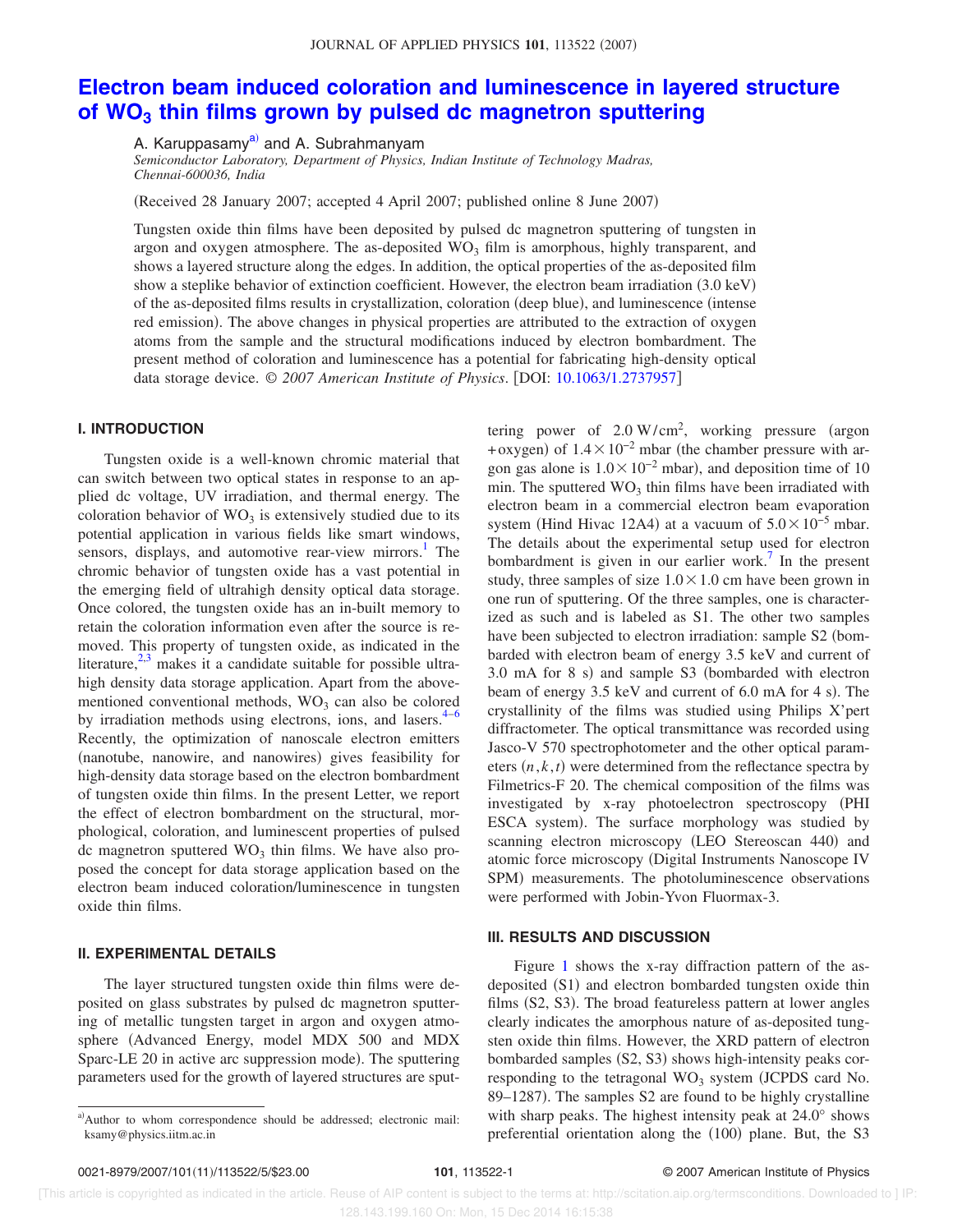FIG. 1. X-ray diffraction pattern of the as deposited  $(S1)$  and electron bombarded (S2, S3) tungsten oxide thin films deposited by pulsed dc magnetron sputtering.

sample shows broad and less intense peaks, characteristic of nanoscale materials. The average crystallite sizes determined by Scherrer's formula are found to be 40 and 15 nm for S2 and S3 samples, respectively.

The transmittance spectrum of the tungsten oxide thin films  $(S1–S3)$  in the wavelength range 250–850 nm is shown in Fig. 2. The spectrum of glass substrate is also presented for reference. The as-deposited  $WO<sub>3</sub>$  films have a

FIG. 2. (Color online) The spectral dependence of transmittance in the wavelength range 250–850 nm for the as-deposited (S1) and electron bombarded  $(S2, S3)$  WO<sub>3</sub> thin films.

high transmittance of  $\sim 85\%$  in the entire visible range of 400−850 nm. The thickness of the film is 1061±5 nm. The sharp fall in transmittance at  $\lambda = 340$  nm corresponds to the fundamental absorption edge of amorphous tungsten oxide. When these samples are bombarded with electron beams, the entire film  $(1.0 \times 1.0 \text{ cm})$  turns deep blue in S2 sample, showing a maximum transmittance of  $15\%$  at  $\lambda = 503$  nm. In addition, the band edge is also redshifted by 32 nm. But, in the case of S3 samples, only a portion of the film in and

FIG. 3. (Color online) (a) XPS spectrum of the as-deposited  $(S1)$  and electron bombarded  $(S2, S3)$  WO<sub>3</sub> thin films in the region of W  $4f$  levels. (b) Refractive index of sample S1 as a function of wavelength. (c) Spectral dependence of extinction coefficient for the as-deposited tungsten oxide thin films. (d) Extended view of  $k$  values showing the individual data points in each step.





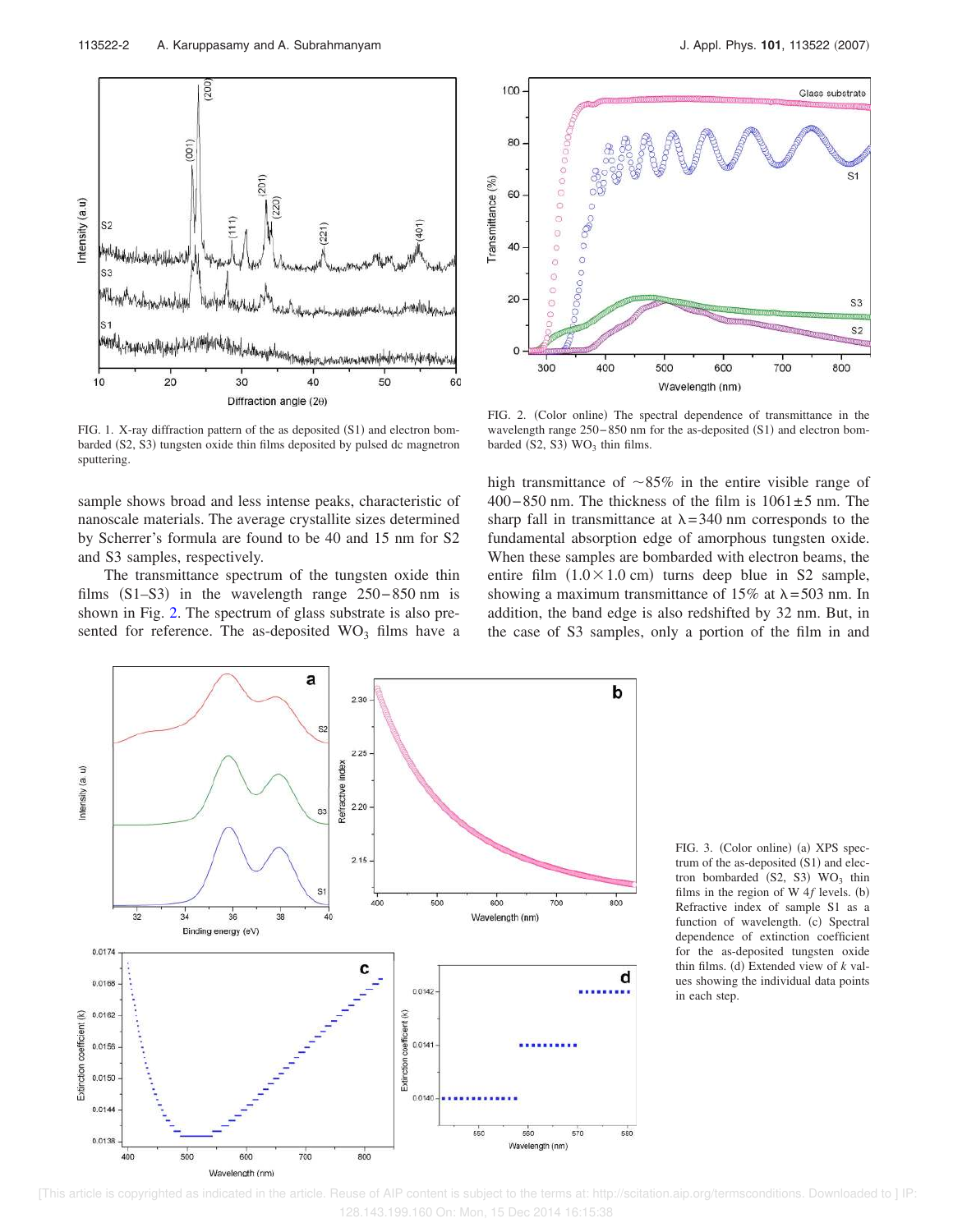

FIG. 4. (a) SEM image of the asdeposited tungsten oxide thin film showing layered structure along the edge of the film. (b) Extended view of the layered structure in S1. (c) The low magnification image of the electron bombarded sample S3. (d) Highmagnification SEM image of sample S3 showing cracks at the point of electron impingement.

around the point of impingement turns blue, showing a maximum transmittance of 21% at  $\lambda = 477$  nm. Interestingly, the band edge of S3 sample is blueshifted by 60 nm. Coloration of the film by electron impingement is attributed to the reduction of  $WO_3$  subsequently leading to the release of oxygen atoms from the sample.<sup>8</sup> Each oxygen vacancy contributes a maximum of two free electrons;<sup>9</sup> hence, the extraction of oxygen atoms by electron bombardment increases the carrier concentration considerably. Thus, the blueshift in S3 sample can be ascribed to the conventional Burstein-Moss effect.<sup>10,11</sup> Similar results have been reported for the WO<sub>3</sub> thin films colored by proton/lithium intercalation.<sup>12</sup> However, understanding of the redshift observed in S2 sample requires more investigation.

In our samples, the release of oxygen atoms by electron bombardment has been confirmed by evaluating the chemical composition of the samples by x-ray photoelectron spectroscopy (XPS) measurements. As shown in Fig.  $3(a)$ , the XPS spectrum of the as-deposited sample (S1) shows two peaks with binding energies of 35.8 and 37.9 eV, corresponding to W  $4f_{7/2}$  and W  $4f_{5/2}$ , respectively. They are the valence state peaks of  $W^{6+}$  corresponding to the standard spectra of  $WO<sub>3</sub>$ .<sup>13</sup> But, when the sample is bombarded with electron beam, the spectrum becomes broader showing additional peaks, which create a shoulder at the lower binding energy side. In samples S2 and S3, the shoulder is found approximately at 32.3 and 33.4 eV, respectively. In addition, the valley of the original doublet is also diminished considerably. These changes in the spectra are interpreted in earlier reports as a consequence of nonstoichiometric conditions on the film surface, which may be due to the formation of surface oxygen vacancies. $^{14}$  All these results suggest the occurrence of compounds with less oxygen-to-tungsten ratio by electron bombardment.

Figure  $3(b)$  shows the refractive index of as-deposited WO<sub>3</sub> thin film as a function of wavelength  $[400-850$  nm]. The experimental values of *n* are in fair agreement with the reported values<sup>5</sup> for  $WO_3$  thin films. But, interestingly, the wavelength dependence of extinction coefficient *k* shows steplike features as shown in Figs.  $3(c)$  and  $3(d)$ . The reason for such a behavior is not clear yet; but it is presumed to be associated with the layered structure. A detailed investigation is in progress.

The surface morphology of  $WO<sub>3</sub>$  thin films has been studied by scanning electron microscope (SEM) and atomic force microscope (AFM) measurements. The surface of the as-deposited sample S1 is found to be smooth at the center but, along the edges, it shows a layered structure [Fig.  $4(a)$ ]. Several platelets are found to be stacked uniformly one over the other. The platelets are found to have different sizes and shapes, but interestingly, all the platelets have nearly same thickness as shown in Fig.  $4(b)$  The possible mechanism of layered growth may be understood from the active arc suppression mechanism of the pulsing unit: Sparc-LE 20. When charges build on the target due to surface oxidation, the pulsing unit reverses the target voltage for  $\sim$ 10  $\mu$ s. However, reversal of the target voltage attracts more electrons, subsequently leading to the discharge of positively charged insulative layer. This action lowers the surface potential of the insulative layer and thus prevents the breakdown of an arc. Once the arc is suppressed, the Sparc-LE unit reverses the target voltage back to negative potential and normal sputtering is resumed. Thus, the reduction of sputtering rate by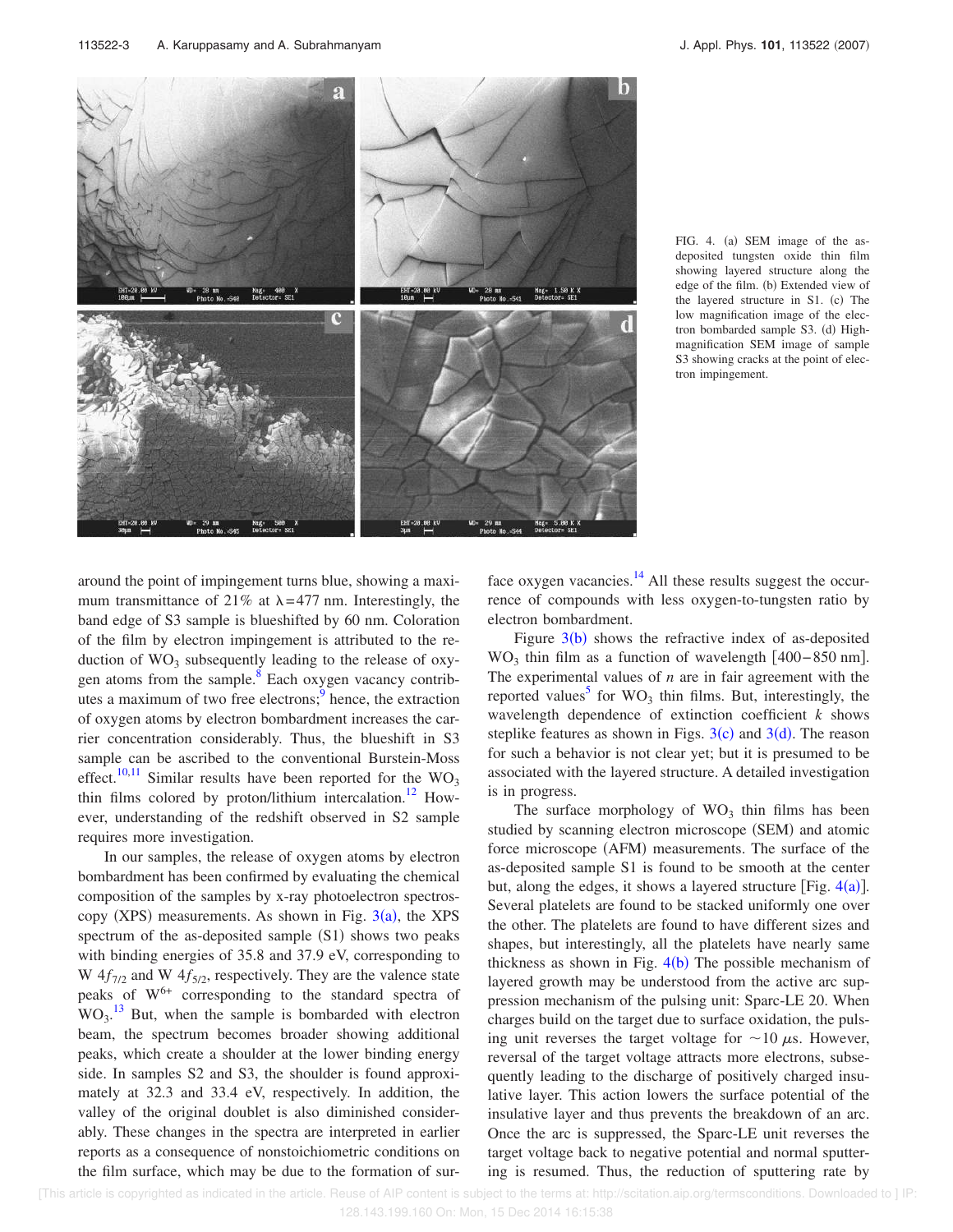

FIG. 5. (Color online)  $(a)$ - $(d)$  The AFM images of electron bombarded sample S3 taken at different magnifications.

target poisoning along with the reversal of target voltage for a few microseconds is thought to initiate layer growth in the present investigation. The uniform thickness of the platelets indicates that the target is charged up at regular intervals. The surface morphology of electron bombarded samples S2 and S3 is alike, so a detailed analysis of S3 alone is presented here. When electron beam is irradiated on the film, cracks start developing at the point of impingement and



FIG. 6. (Color online) The photographs of the (a) as-deposited sample S1; (b) colored sample S2; and (c) light-emitting sample S3. (d) The PL spectrum of sample S3 excited at  $\lambda$ =325 nm. (e) Outline for data storage application based on the coloration/ luminescence of  $WO<sub>3</sub>$  thin films by electron bombardment.

 [This article is copyrighted as indicated in the article. Reuse of AIP content is subject to the terms at: http://scitation.aip.org/termsconditions. Downloaded to ] IP: 128.143.199.160 On: Mon, 15 Dec 2014 16:15:38